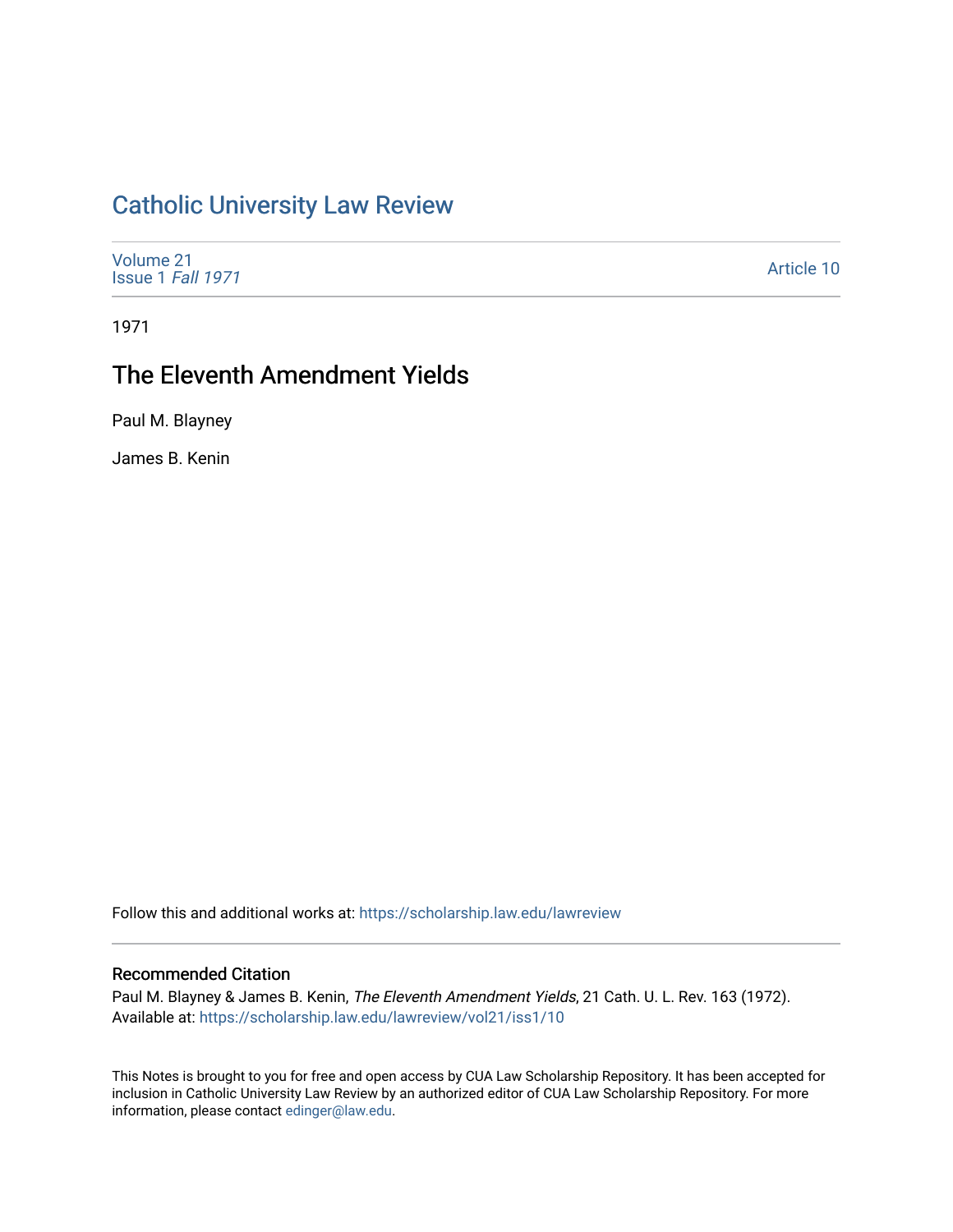### **The Eleventh Amendment Yields**

Recent court decisions upholding congressional authority to regulate certain state activities under the commerce clause,<sup>1</sup> even to the avoidance of the constitutional protection of the eleventh amendment,<sup>2</sup> open new horizons for federal control over the states. The eleventh amendment confers upon the states the right to invoke the defense of governmental immunity in suits against them by citizens of another state or citizens of a foreign country. This article will discuss a number of decisions which have led to the subrogation of the states' eleventh amendment immunity and the effect of these decisions on proposed federal legislation.

It has only been in recent years that state immunity to suit in federal courts has received a serious challenge.<sup>3</sup> Recently our states have entered new areas of activity previously confined to private enterprise. Simultaneously, the scope

I. The commerce clause reads: "The Congress shall have the Power . **.** . To regulate Commerce with foreign Nations, and among the several States, and with the Indian Tribes." U.S. CONST., art. 1, § 8, cl. 3.

<sup>2.</sup> The eleventh amendment reads: "The Judicial power of the United States shall not be construed to extend to any suit in law or equity, commenced or prosecuted against one of the United States by Citizens of another State, or by Citizens or Subjects of any Foreign State." U.S. CONST. amend. XL.

<sup>3.</sup> The rule that "the king can do no wrong," or as more precisely stated, "The king cannot be sued in his own courts unless he first consents," was well established in England and was adopted into the American system of law with the rest of the English Common Law. The states claimed that the doctrine of sovereign immunity was necessary for the effective administration of their laws. Mr. Justice Holmes explained the doctrine **by** stating that "there can be no legal right as against the authority that makes the law on which the right depends." Kawanankoa v. Polyblank, 205 U.S. 349, 353 (1907). The most satisfactory justification for state sovereign immunity appears to be the protection provided state revenues, as expounded in I E. WARREN, **THE SUPREME COURT IN** UNITED STATEs HISTORY 91-102 (1922). Over the years, however, what was once a general immunity doctrine has been systematically reduced by courts and legislatures, See, e.g., Colorado Racing Comm'n v. Brush Racing Ass'n, 136 Colo. 279, 316 P.2d 582 (1957); Hargrove v. Town of Cocoa Beach, 96 So.2d 130 (Fla. 1957); Molitor v. Kaneland Community Dist. No. 302, **18** lll.2d II, 163 N.E.2d 89 (1959). "Only the vestigial remains of such governmental immunity have survived; its requiem has long been foreshadowed. For years the process of erosion of governmental immunity has gone on unabated. The Legislature has contributed mightly to that erosion. The courts, by distinction and extension, have removed much of the force of the rule." Muskopf v. Corning Hosp. Dist., 55 Cal.2d 211, 221, 359 P.2d 457, 463, II Cal. Rptr. 89, 95 (1961). The late Supreme Court Justice Frankfurter, noting the "chilly feeling against sovereign immunity," observed for the court that "even the immunity enjoyed by the United States as territorial sovereign is a legal doctrine which has not been favored by the test of time. It has increasingly been found to be in conflict with the growing subjection of governmental action to the moral judgment." Nat'l Bank v. Republic of China, 348 U.S. 356, 359 (1955). Only in suits by individuals against a state in federal court has the immunity doctrine retained any of its former effect. That vitality is eroding with greater difficulty because of its constitutional basis.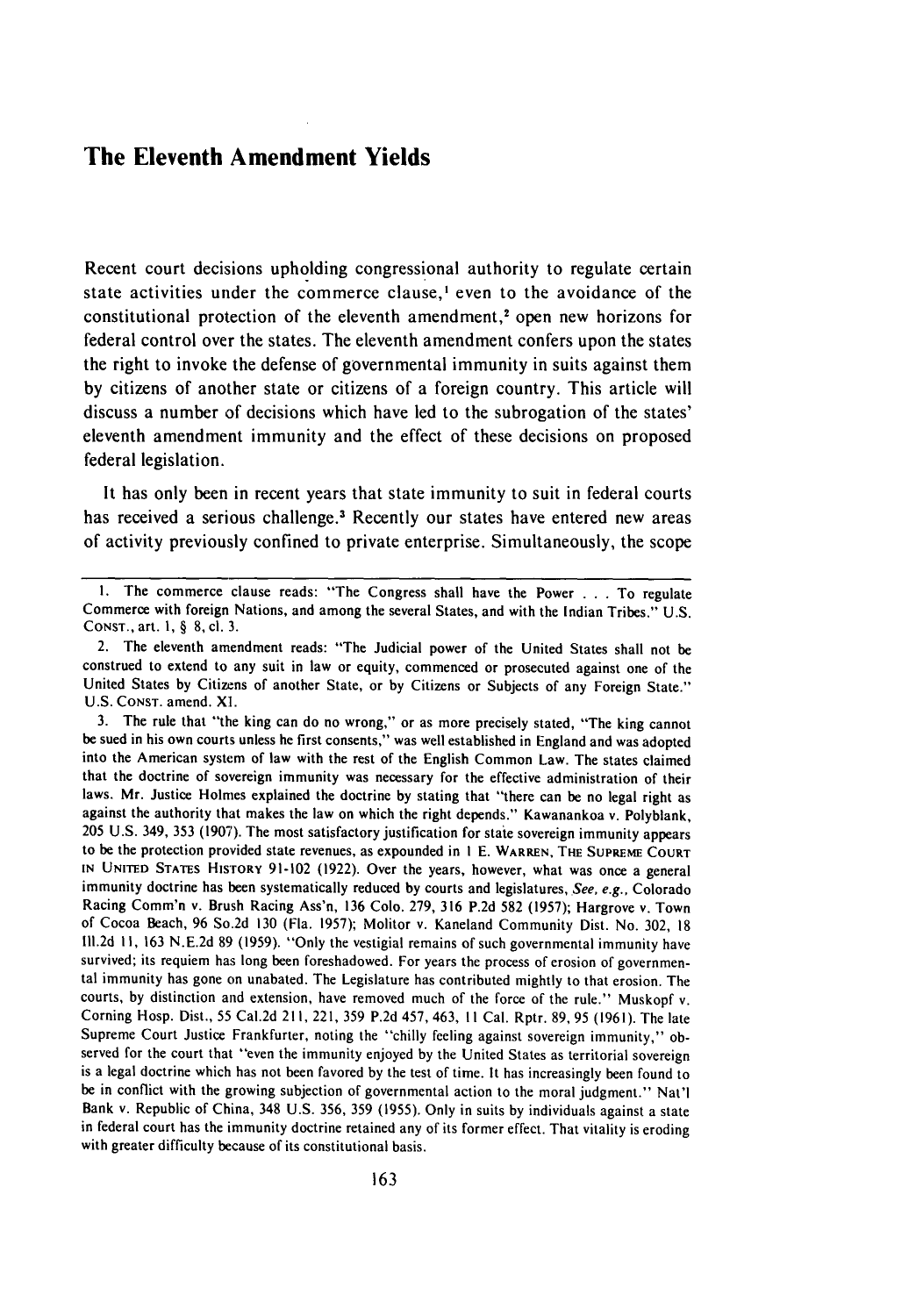of federal regulations has increased in these same areas. It was inevitable that at some time these two converging forces would conflict. Where these statefederal conflicts have occurred, infringement upon state sovereignty has resulted. The courts have slowly eroded one of the obstacles to this increased federal control by avoiding the state immunity provided by the eleventh amendment.<sup>4</sup> The wording of the eleventh amendment explicitly protects states from being sued in federal courts by citizens of other states or by citizens of foreign countries; it does not expressly exempt them from suits by their own citizens, but it has been interpreted to extend to such situations. Throughout this article the authors will consider the eleventh amendment as including this extension. The discussion *infra* as to the courts' subrogation of the eleventh amendment could alternatively be directed toward a sub silentio overruling of this same extension.

The commerce clause is the vehicle used by the courts to avoid the states' eleventh amendment immunity. Ever since the first case involving the commerce clause, Gibbons v. Ogden,<sup>6</sup> the Supreme Court and Congress have used that clause to exert increasing control over activities previously regulated by the states. In Gibbons Chief Justice Marshall, in discussing the limits of the commerce clause, said that the power of Congress over interstate commerce "is complete in itself . **. .** . [It] may be exercised to its utmost extent and acknowledges no limitations other than those proscribed in the Constitution."<sup>7</sup> Using this language as the foundation of its power, Congress has expanded its involvement into many areas, including navigation,<sup>8</sup> railroads,<sup>9</sup> labor,<sup>10</sup>

7. 22 U.S. (9 Wheat.)at 21.

9. Interstate Commerce Act, 12 Stat. 489 (1866).

10. National Labor Relations Act, 29 U.S.C. § 151 (1964); Fair-Labor Standards Act, 29 U.S.C. § 201 (1964). NLRBv. Jones **&** Laughlin Steel Corp., **301** U.S. **1** (1936).

<sup>4.</sup> The eleventh amendment was quickly proposed and ratified in 1793 to legislatively overrule the action of the Supreme Court in Chisholm v. Georgia, 2 U.S. (2 Dall.)419 (1793). In Chisholm, the Court held that its own jurisdiction extended to a suit against the state of Georgia by two South Carolina citizens. The eleventh amendment was adopted to ensure that the states retained their protection from suit in federal courts. See Mathis, The Eleventh Amendment: Adoption and Interpretation, 2 GA. L. REv. 207 (1968).

<sup>5.</sup> Hans v. Louisiana, 134 U.S. **I** (1890). *Hans* held that federal courts do not have jurisdiction over a suit against an unconsenting state brought by that state's own citizen. The Supreme Court did not expressly state its decision was based on the eleventh amendment. *Id.* at 15. However, subsequent cases have consistently considered *Hans* as an extension of the eleventh amendment. *See* United States v. Mississippi, 308 U.S. 128, 140 (1965); Parden v. Terminal RR., 377 U.S. 184, 192 (1964); Duhne v. New Jersey, 251 U.S. 311 (1920); *Exparte* Young, 209 U.S. 123, 150 (1908); North Carolina v. Temple, 134 U.S. 22 (1890).

<sup>6. 22</sup> U.S. (9 Wheat.) I (1824). For a recent reaffirmance of congressional power under the commerce clause and a review of past decisions *see* Perez v. United States, 402 U.S. 146 (1971).

<sup>8.</sup> United States v. Appalachian Elec. Power Co., 311 U.S. 377 (1940); Gilman v. Philadelphia, 70 U.S. (3 Wall.) 713 (1865).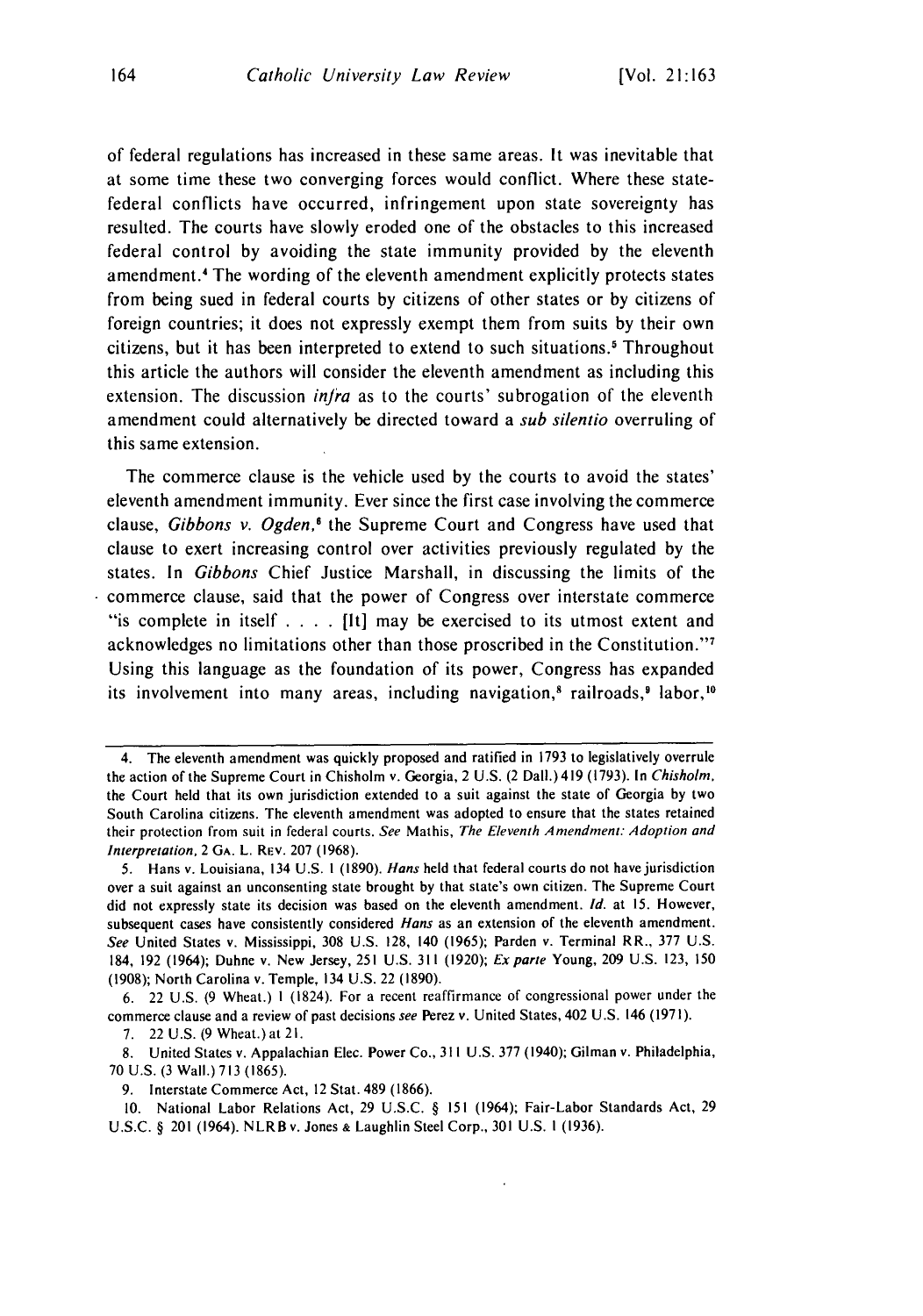utilities,<sup>11</sup> economy,<sup>12</sup> welfare,<sup>13</sup> and civil rights.<sup>14</sup> In *Petty v. Tennessee-Missouri Commission*,<sup>15</sup> Parden v. Terminal R.R.,<sup>16</sup> and *Maryland v. Wirtz*,<sup>17</sup> the commerce clause was held to allow federal intrusion into activities conducted by the states themselves.

In *Petty v. Tennessee-Missouri Commission"s* the Supreme Court resolved a challenge to state sovereignty. Tennessee and Missouri had agreed to build a bridge over and operate ferries across the Mississippi River. The suit arose under the Jones Act<sup>19</sup> when plaintiff, a widow, sought compensation for the death of her husband who was killed while operating the defendant's ferry, part of a state owned transportation facility. The compact between Tennessee and Missouri required congressional approval and in granting their approval, Congress attached a proviso that the terms of the compact would not be interpreted "to affect, impair, or diminish any right, power, or jurisdiction of **...** any court ... of the United States over or in regard to any navigable waters or any commerce between the States . . . . .<sup>220</sup> In *Petty* the Supreme Court held that the two states had waived their immunity to suit. Mr. Justice Douglas stated:

The States who are parties to the compact by accepting it and acting under it assume the conditions that Congress under the Constitution attached. So if there be doubt as to the meaning of the sue-andbe-sued clause .**. . .** the doubt dissipates when the condition attached by Congress is accepted and acted upon by the two States.'

The *Petty* decision represents a departure from previous Supreme Court decisions<sup>22</sup> and is the leading case recognizing the waiver of states immunity to suit in federal court through congressional approval or regulation of activities by the states.<sup>23</sup>

16. 377 U.S. 184 (1964).

- 18. 359 U.S. 275 (1959).
- 19. 46 U.S.C. § 688 (1964).
- 20. 359 U.S. at 281.
- 21. *Id.*

22. The traditional approach to waiver of immunity to suit had been restrictive. Consent to suit "could only be warranted if exacted by the most express language or by such overwhelming implication from the text as would leave no room for any other reasonable construction." Murray v. Wilson Distilling Co., 213 U.S. 151, 172 (1909).

23. Other recent examples of cases involving waiver of state immunity to suit under the Jones Act include: Chesapeake Bay Bridge and Tunnel Dist. v. Lauritzen, 404 F.2d 1001 (4th Cir. 1968); Huckins v. Bd. of Regents, 263 F. Supp. 622 (E.D. Mich. 1967); Cocherl v. Alaska, 246 F. Supp. 328 (D. Alas. 1965).

**I1.** Public Utilities Comm'n v. Attleboro Co., 273 U.S. 83 (1927).

<sup>12. 15</sup> U.S.C. § 2 (Supp. V, 1970).

<sup>13.</sup> Social Security Act, 42 U.S.C. § 7 (1964).

<sup>14. 42</sup> U.S.C. 2000a (1964).

<sup>15. 359</sup> U.S. 275 (1959).

<sup>17. 392</sup> U.S. 183 (1968).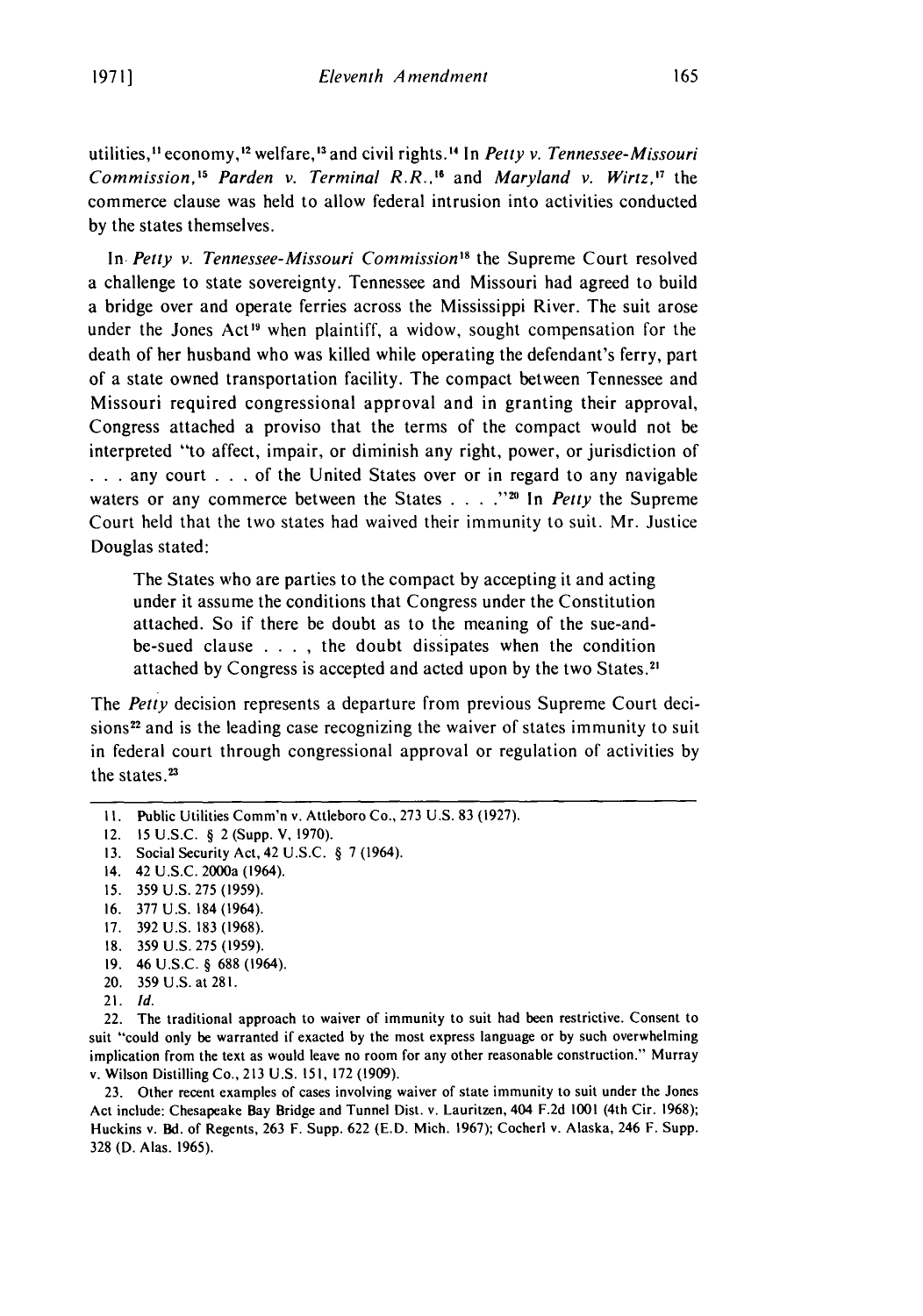The Supreme Court struck another blow at state sovereignty in Parden v. Terminal R.R.<sup>24</sup> The Court held that when the State of Alabama begar operation of a railroad, which directly and substantially affected interstate commerce, 20 years after the enactment of the Federal Employees Liability Act (FELA), $25$  it necessarily consented to such suits as were authorized by that Act. An employee of a railroad owned by Alabama sought damages for personal injuries under FELA. Here, for the first time in the Supreme Court, a state's claim of immunity against suit by an individual met a suit brought upon a cause of action expressly created by Congress.<sup>26</sup> This raised two questions: (I) did Congress intend to subject the state to suit? (2) did it have the power to do so in light of the state's claim of sovereign immunity? Mr. Justice Brennan answered both questions in the affirmative:

By adopting and ratifying the Commerce Clause, the states empowered Congress to create such a right of Action against interstate railroads; by enacting the FELA in the exercise of this power, Congress conditioned the right to operate a railroad in interstate commerce upon amenability to suit in federal court as provided by the act; by thereafter operating a railroad in interstate commerce, Alabama must be taken to have consented to suit. **[Bly** engaging in interstate commerce by rail, [the state] has subjected itself to the commerce power, and is liable for a violation of the **.. .**Act, as are other carriers **....** <sup>21</sup>

Parden reiterated the principle that state sovereignty must yield to congressional action founded upon constitutional powers.<sup>28</sup> The Court further stated: "By empowering Congress to regulate commerce, then, the States necessarily surrendered any portion of their sovereignty that would stand in the way of such regulation."<sup>29</sup> The Court recognized that: "States have entered and are entering numerous forms of activity which, if carried on by a private person or corporation, would be subject to federal regulation."<sup>30</sup> Applying the immunity provided by the eleventh amendment to these federal regulations would lead to the natural result that where states are employers, the states' employees would find themselves with "a right without a remedy."<sup>3</sup>

The majority in *Parden* was careful to explain that it was not overriding

31. *Id.* at 190.

<sup>24. 377</sup> U.S. 184 (1964).

<sup>25.</sup> 45 U.S.C. §§ 51-60 (1964).

<sup>26. 377</sup> U.S. at 187.

<sup>27.</sup> *Id.* at 192-193.

<sup>28.</sup> *E.g.,* New York v. United States, 326 U.S. 572 (1945); Wickard v. Filburn, 317 U.S. **S1** (1942); Bd. of Trustees v. United States, 289 U.S. 48 (1933); Sanitary Dist. of Chicago v. United States, 266 U.S. 405 (1925).

<sup>29. 377</sup> U.S. at 192.

<sup>30.</sup> *Id.* at 197.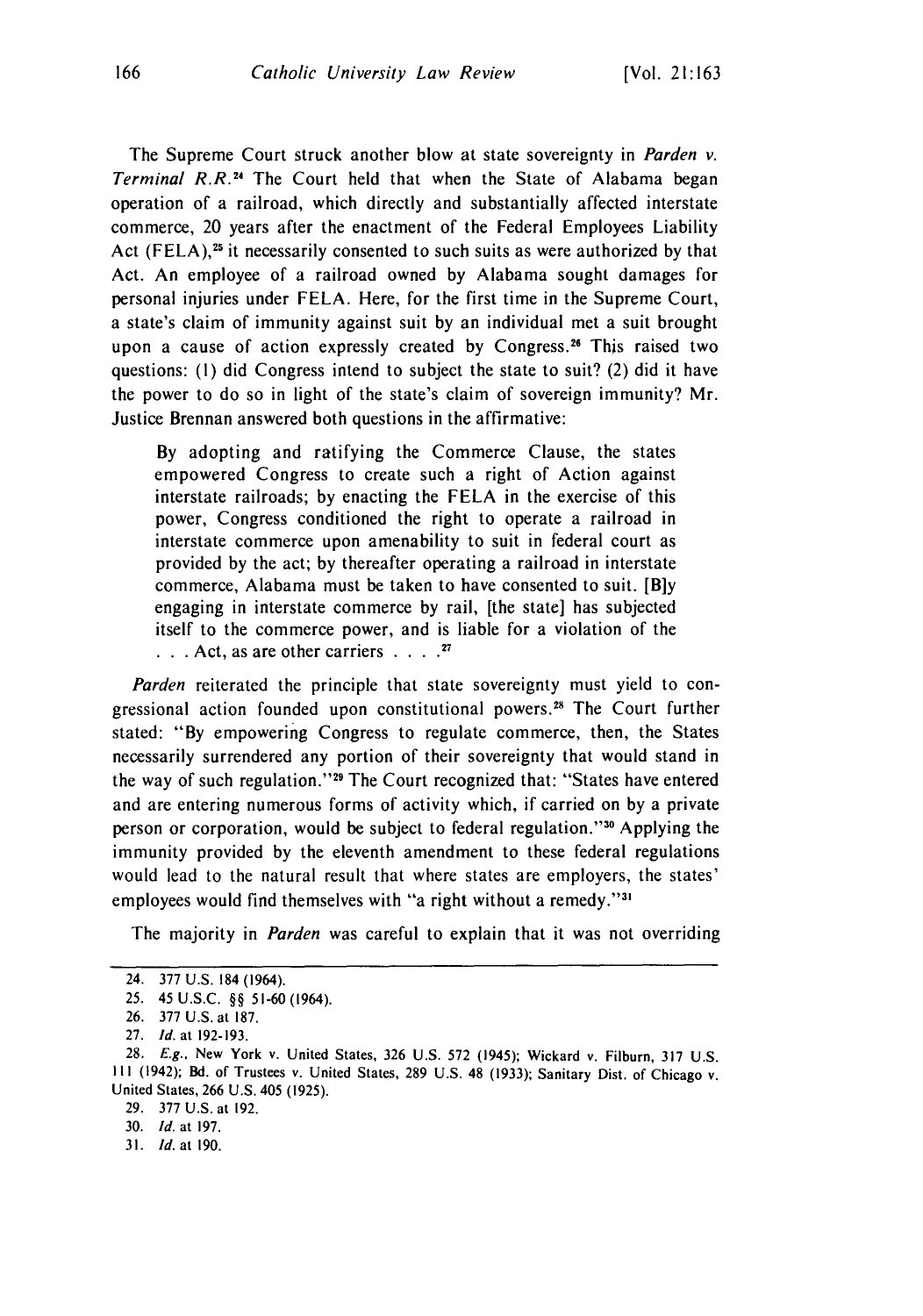the eleventh amendment by virtue of any superiority of the commerce power. On this point the court stated:

Recognition of the Congressional power to render a state sueable under FELA does not mean that the immunity doctrine, as embodied in the eleventh amendment with respect to citizens of other states and as extended to the states' own citizens by the Hans case, is here being overridden. It remains the law that a state may not be sued by an individual without its consent. Our conclusion is simply that Alabama, when it began operation of an interstate railroad approximately 20 years after enactment of the FELA, necessarily consented to such suit as was authorized by that act.<sup>32</sup>

Thus, the commerce power could be exercised in harmony with the eleventh amendment, while at the same time subjecting the states to federal court suit.

The power of Congress to act under the commerce clause was given one of its broadest interpretations in Maryland *v. Wirtz. <sup>3</sup> <sup>1</sup>*In that case, 27 states as plaintiffs sought to enjoin enforcement of the 1966 amendments to the Fair Labor Standards  $Act(FLSA).$ <sup>34</sup> The plaintiffs contended that their inclusion in the definition of employer exceeded the bounds of congressional power under the commerce clause. Congress in 1961 had extended the coverage of FLSA to any employee who "engaged in commerce or in the production of goods for commerce."<sup>35</sup> The "enterprise concept" expanded the Act to cover any fellow employee of an employee who was covered under the original Act. The 1966 amendments to the Act removed the states' exemptions as employers, and subjected them to suit under the Act's remedial provisions.<sup>36</sup> In *Wirtz* the Court held that these amendments were not an unconstitutional extension of congressional commerce power and noted that since states are major importers of goods, a labor dispute might have a serious effect on interstate commerce.

An additional issue addressed in *Maryland v. Wirtz* was whether the com-

The Congress in expanding the Act in 1971 was attempting to implement this national policy.

35. 29 U.S.C. § 203(s)(4) (Supp. IV, 1966). Prior to 1966 the FLSA, like the federal statutes in the cases discussed *supra,* applied only to activities engaged in by the private sector. The 1966 amendments mark the first time that legislation was directed toward what is primarily a state activity, i.e., education and hospital facilities. These amendments could be read as a direct congressional attempt to undermine state sovereignty.

<sup>32.</sup> *Id.* at 192.

<sup>33. 392</sup> U.S. 183 (1968).

<sup>34. 29</sup> U.S.C. § 203 (Supp. V, 1970). The constitutionality of FLSA was, upheld in United States v. Darby, 312 U.S. 100, 115 (1941). The court in upholding the Act said:

<sup>[</sup>T]o make effective the Congressional conception of public policy that interstate commerce should not be made the instrument of competition in the distribution of goods produced under substandard labor conditions, which competition is injurious to the commerce and to the states from and to which the commerce flows.

<sup>36. 29</sup> U.S.C. § 216(b) (Supp. IV, 1969).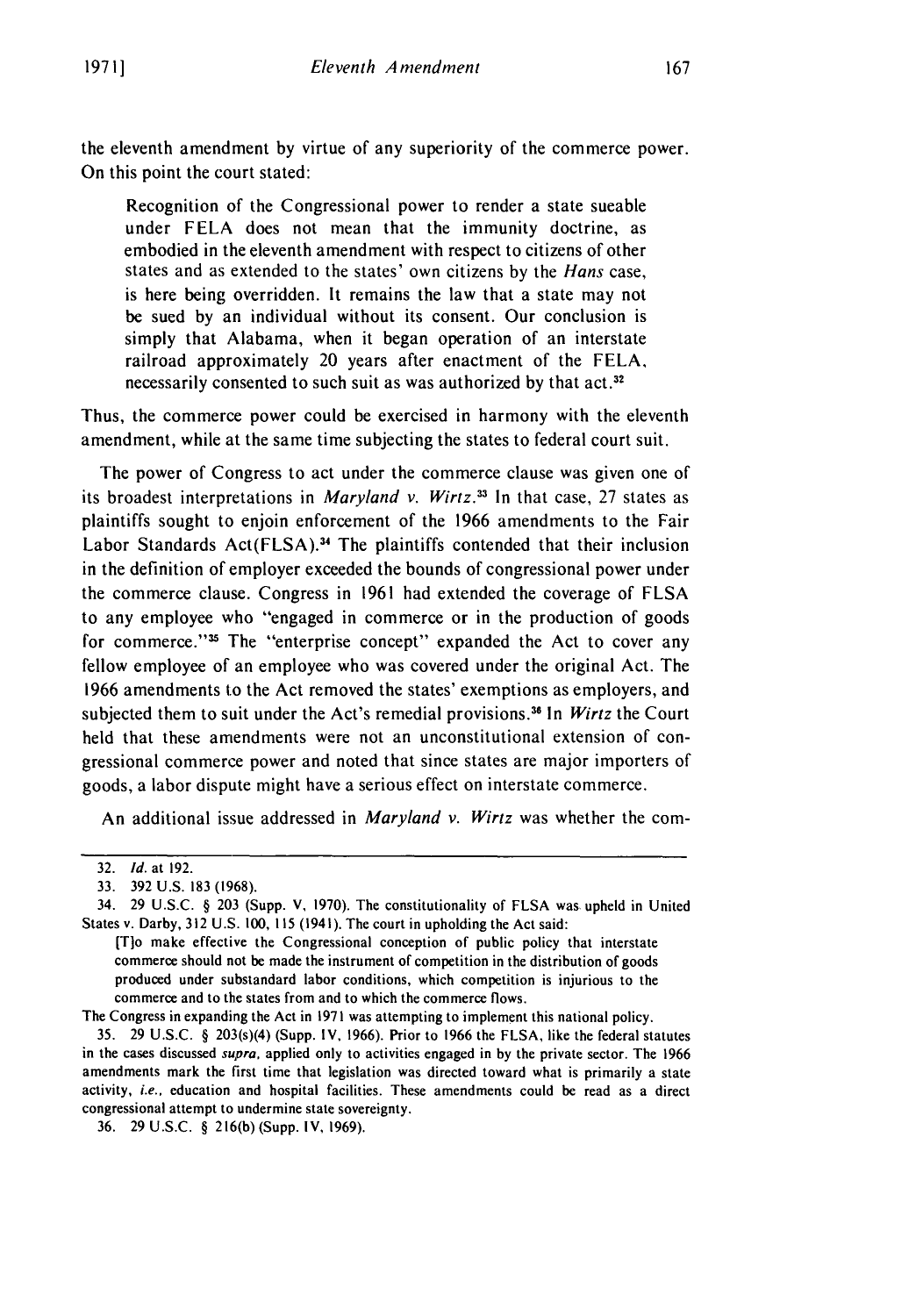merce clause gave Congress the right to impose regulations on pre-existing state functions; that is, activities undertaken by the states before there were any federal regulations governing them. Discussing this issue the Court said:

If a State is engaging in economic activities that are validly regulated by the Federal Government when engaged in by private persons, the State too may be forced to conform its activities to federal regulation.<sup>37</sup>

The Court also indicated it would continue to examine congressional enactments to ensure that there was a "rational basis" for including such regulations under the commerce clause. However, businesses carried on by the state for the "benefit of their citizens" if undistinguished from private business would still be subject to congressional action.<sup>38</sup>

The question of sovereign immunity was also raised in *Maryland v. Wirtz*. The states objected to the creation of a remedy imposed upon them as a condition of continued operation in an essential service area. In refusing to pass upon the immunity question Mr. Justice Harlan said:

[W]e decline to be drawn into an abstract discussion of the numerous complex issues that might arise in connection with the Act's various remedial provisions. They are almost impossible and most unnecessary to resolve in advance of particular facts, stated claims, and identified plaintiffs and defendants. Questions of state immunity are therefore reserved for appropriate future cases.<sup>39</sup>

The particular facts, stated claims, and identified plaintiffs and defendants that Mr. Justice Harlan found absent in *Wirtz* were presented to the Supreme Court in Briggs v. Saggers.<sup>40</sup> The Court, however, denied certiorari.<sup>41</sup>

In Briggs, employees of a State of Utah-owned mental institution brought suit in federal district court to recover unpaid overtime compensation and an equal amount of liquidated damages. The basis for their suit was "the 1966 amendments to the Fair Labor Standards Act (FLSA) which effectively extended the minimum wage and maximum hours provisions to the complaining workers .... **."4** Prior to the 1966 amendments, states as "employers" had been specifically exempted from FLSA. The remedies

<sup>37. 392</sup> U.S. at 197.

<sup>38.</sup> *Id.* at 200.

<sup>39.</sup> *Id.* (emphasis added).

<sup>40. 424</sup> F.2d 130 (10th Cir.), ceri. denied, 400 U.S. 829 (1970).

<sup>41. 400</sup> U.S. 829 (1970). This question may yet be presented to the. Supreme Court. Employees of the State of Missouri v. Missouri, \_\_\_ F.2d \_\_ (8th Cir. 1971) contained virtually identical facts and issues as *Briggs.* The Eighth Circuit relied on *Parden* and *Briggs* in holding, two to one, for the employees. An application for an appellate court en banc hearing has been made. See page 172.

<sup>42. 424</sup> F.2d at 131 (10th Cir. 1970).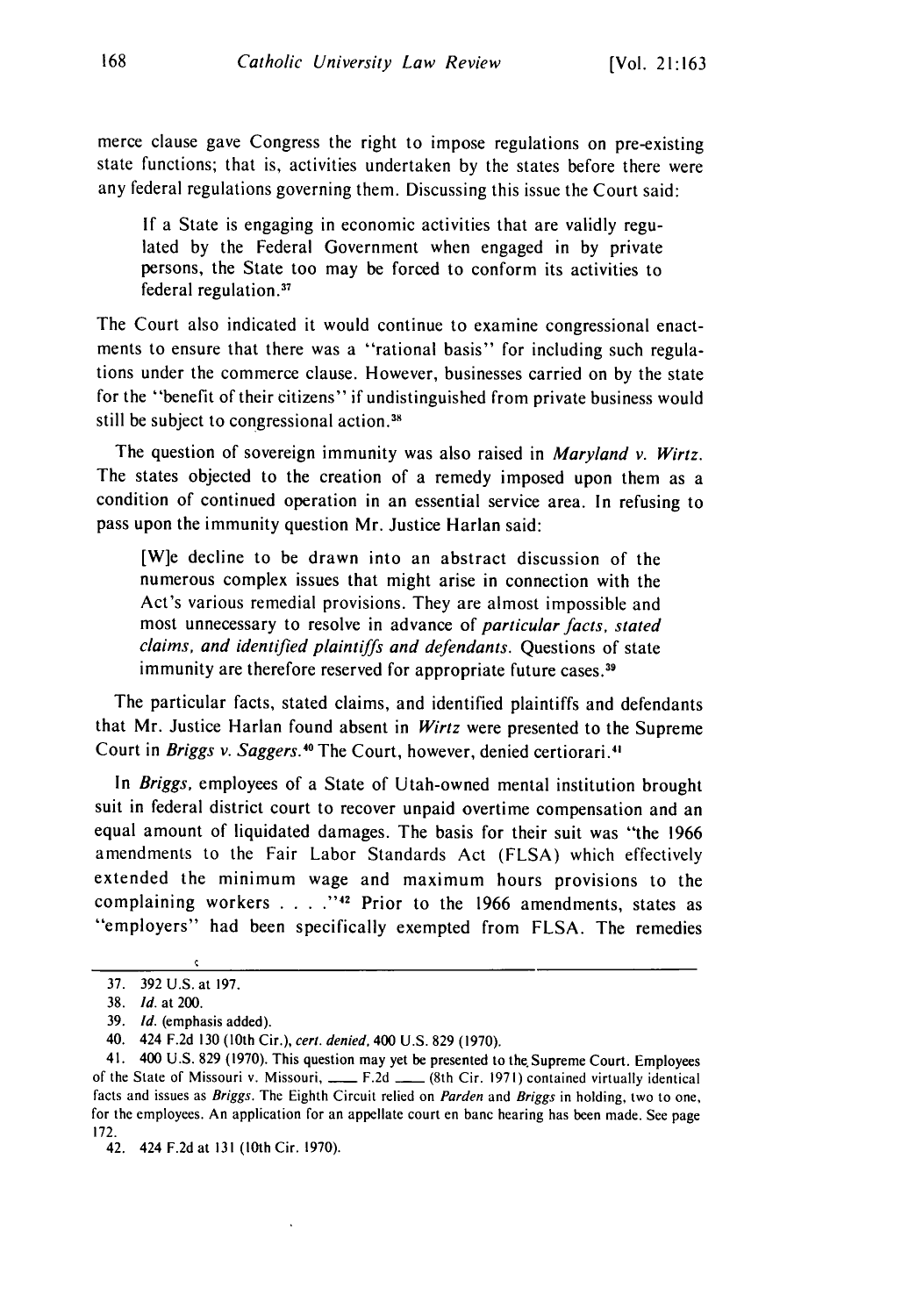provided by FLSA include the right to sue in federal courts. The state defended on two grounds: first, that the district court lacked jurisdiction due to Utah's sovereign immunity under the eleventh amendment; and secondly, that the principle of a state's implied consent to suit as found in Parden was not applicable. The United States District Court for the Central District of Utah dismissed the suit for lack of jurisdiction.43 In a short opinion the court accepted both of the states contentions. On appeal, the Tenth Circuit reversed.<sup>44</sup> The appellate court held that Utah had waived its eleventh amendment immunity to suit by continuing to operate the training school after the effective date of the 1966 FLSA amendments. The court, relying on Parden, stated "that with regard to sovereign immunity, waiver of a constitutional privilege need be neither knowing nor intelligent."<sup>45</sup> The defendant state attempted to distinguish *Parden* on its facts, *i.e.*, the Utah-owned training school was a pre-existing state activity when the 1966 amendments to the FLSA became effective, whereas in *Parden,* the state activity had commenced 20 years after passage of the applicable legislation. The court clearly rejected Utah's attempt to distinguish *Parden.*

While finding that the *Parden* decision was applicable to the factual situation in *Briggs,* the court's holding went beyond that of *Parden. Parden* and *Briggs* each arose under a congressionally created cause of action founded upon the commerce clause. 6 In *Briggs* the Tenth Circuit faced "[t]he inevitable confrontation [which] squares the power of Congress to regulate interstate commerce under the commerce clause against the Eleventh Amendment right of the states to be free from federal court suit, absent consent."<sup>47</sup> Although not expressly stated, the court's holding indicated that this confrontation was resolved in favor of the power of Congress to regulate commerce.

In *Briggs* the question was not whether Congress, under its commerce power, can regulate state owned facilities. The Supreme Court in *Maryland v. Wirtz* clearly decided it could. Rather the question was whether Congress can nullify the states' sovereign immunity protection under the eleventh amendment by creating a private cause of action, and do so with respect to a pre-existing and necessary state activity.

Deciding *Briggs* as it did, the Tenth Circuit has indicated that claims of invasion of state sovereignty are no longer an obstacle to federal legislation. Congress, acting under the commerce power may regulate activities considered

<sup>43. 301</sup> F. Supp. 1023 (D. Utah 1969).

<sup>44. 424</sup> F.2d 130 (10th Cir. 1970).

<sup>45.</sup> *Id.* at 134.

*<sup>46.</sup> Parden* involved the Federal Employees Liability Act (FELA), 45 U.S.C. § 51 (1964), and *Briggs* the Fair Labor Standards Act, 29 U.S.C. § 201 (1964).

<sup>47. 424</sup> F.2d at 131-32.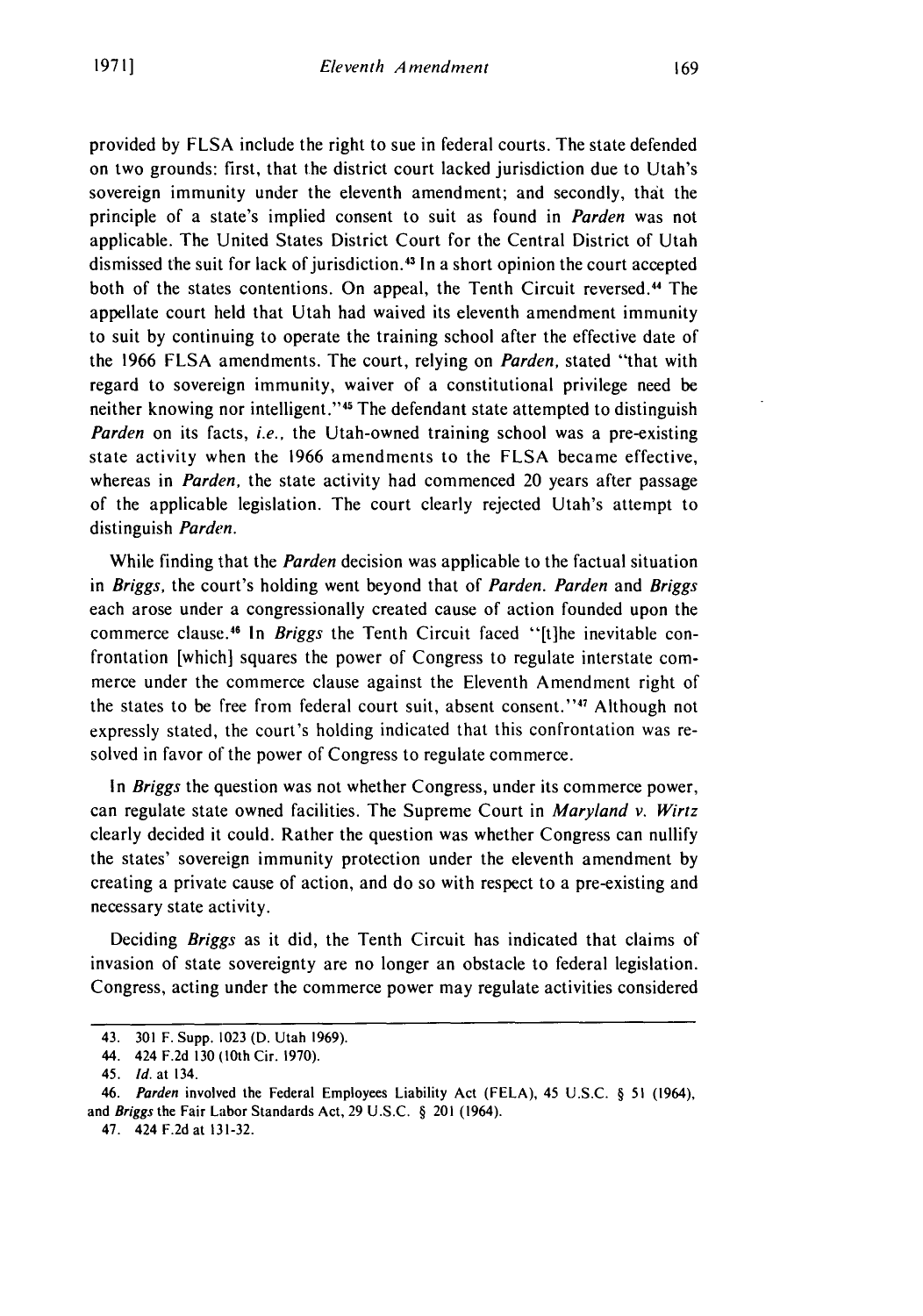essential by the states and federal regulations may be imposed on areas of state activity presently in existence, as well as future fields of state activities.

In the Ninety-second Congress legislation<sup>48</sup> has been introduced to create a public employee counterpart to the National Labor Relations Act.49 The bills, founded upon the power of Congress to regulate commerce, would create in public employees "the rights to which all employees working in a free, democratic society are entitled."<sup>50</sup> Rights specified in the proposed bill include the right to organize and bargain collectively. Except for a few appointed or elected officials, the provisions of the act would extend to all persons working for a state, county, city or any political subdivision thereof. For example, this far reaching legislation would include: state fish and game commission employees, county road crews, and city sanitation workers. Like the Jones Act and the FLSA, relief under the proposed act is to be provided by federal courts.

This proposed legislation is unique. Previously, states were subjected to federal regulation when engaging in "activity, which if carried on by a private person or corporation, would be subject to federal regulation."<sup>51</sup> This legislation would effect state government on all levels, not just regulation of business-like "activities," but into the heart of state government itself, could only have been proposed after the series of court precedents discussed *supra.* The relief granted would not be available without the court's subrogation of the states' eleventh amendment protection to the power of the federal government.

How far can Congress go in the regulation of state activities on the basis of the commerce clause? Today there is virtually no area of activity which is not touched in some way by interstate commerce.<sup>52</sup> Exceptionally broad authority has been permitted Congress through court decision, and state immunity previously considered protected by the eleventh amendment has yielded to congressional action. Congress may be expected to continue to legislate under the authority of its commerce power. However, the broad powers given to the federal government by the decisions in *Petty, Parden, Wirtz,* and Briggs must ultimately be balanced against the current concept of "federal-

<sup>48.</sup> H.R. 7684, 92d Cong., Ist Sess. (1971). This bill was introduced with over 50 sponsors.

<sup>49. 29</sup> U.S.C. § 151 et seq. (1964). Among other things, the National Labor Relations Act gives employees the right to organize and bargain collectively and to be free from court injunction against strikes.

<sup>50.</sup> H.R. 7684, 92d Cong., 1st Sess. § \_\_\_ (1971); H.R. 19226, 92d Cong., 1st Sess. § \_ (1971).

<sup>51.</sup> Parden v. Terminal R.R., 377 U.S. 184, 197 (1964). For other cases that a state, when engaged in activities affecting interstate commerce may be held subject to federal regulation see: Maryland v. Wirtz, 392 U.S. 183 (1968); California v. United States, 320 U.S. 577 (1944); United States v. California, 297 U.S. 175 (1936); Bd. of Trustees v. United States, 289 U.S. 48 (1933).

**<sup>52.</sup>** See notes 6-13 supra. Wickard v. Filburn, 317 U.S. **I** 11 (1942).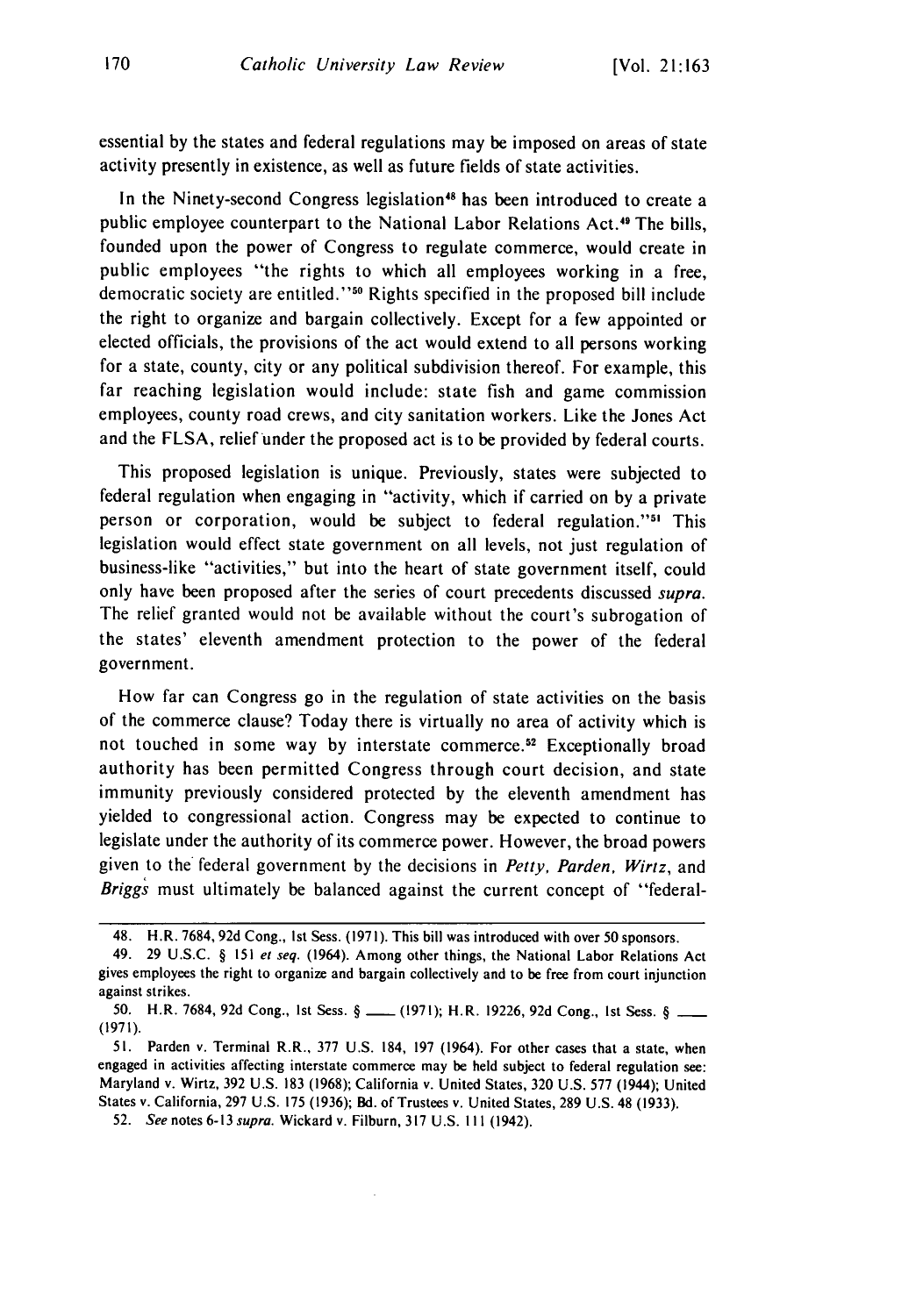ism." The Supreme Court discussed the "federalism" issue in *Wirtz*;<sup>53</sup> however, the presently constituted Court may have a more traditional view of that concept.54

#### *Observations and Conclusions*

In a constitutional context, state sovereignty, as embodied in the eleventh amendment, cannot be considered a limitation on the commerce clause. Immunity comes from the eleventh amendment. Waiver of that immunity may be express, or may result from necessary implication through the exercise of commerce power. As *Parden* indicated, the two constitutional provisions are capable of being read and applied in a harmonious fashion.

The *Briggs* case presented a direct confrontation between the eleventh amendment and the power of Congress to regulate commerce. From that decision we can infer that the commerce power may be said to prevail because it is superior in nature to the sovereign immunity principle." States must be deemed subordinate in terms of their susceptibility to federal regulation and to federal court suit when necessary to implement such regulation. When a state receives the benefit of a federal statute, it must accept any burden that the law may impose. As the Supreme Court said in *Parden,* the states necessarily "surrendered a portion of their sovereignty when they granted Congress the power to regulate commerce."<sup>56</sup>

"When Congress constitutionally hinges the right of a state to engage in interstate commerce *[sic]* upon its amenability to a federal court suit **by** private parties, the States must decide *eo instante* whether to continue or withdraw."'

**<sup>53. 392</sup> U.S.** at **201.**

<sup>54.</sup> See Younger v. Harris, 401 **U.S. 37 (1971).** There the defendant sought in federal court to enjoin the state district attorney from prosecution under the California Criminal Syndicalism Act. In a context different from that presented in the series of cases leading to Briggs, the court (per Black, **J.)** stated:

**<sup>[</sup>Ain** even more vital consideration (is] the notion of "comity," that is, a proper respect for state functions, a recognition **of** the fact that the entire country is made up of a Union of separate state governments, and a continuance of the belief that the National Government will fare best if the States in their institutions are left free to perform their separate functions in their separate ways **.. . .** [Aind one familiar with the profound debates that ushered our Federal Constitution into existence is bound to respect those who remain loyal to the ideals and dreams of "Our Federalism!"

<sup>401</sup> **U.S.** at 44.

**<sup>55.</sup>** Alternative arguments for placing the commerce clause in a superior position to the eleventh amendment in the Briggs case might be that the commerce power must prevail in any such federalstate confrontation, and, that the eleventh amendment is the weaker of the two provisions, relying as it does upon court extension (Hans v. Louisiana, 134 **U.S. 1 (1890))** to make it applicable to suits against a state **by** its own citizens.

**<sup>56. 377</sup> U.S.** at **191.**

**<sup>57.</sup>** Briggs v. Sagers, 424 **F.2d 130,** 134 (10th Cir.), cert. denied, 400 **U.S. 829 (1970).**